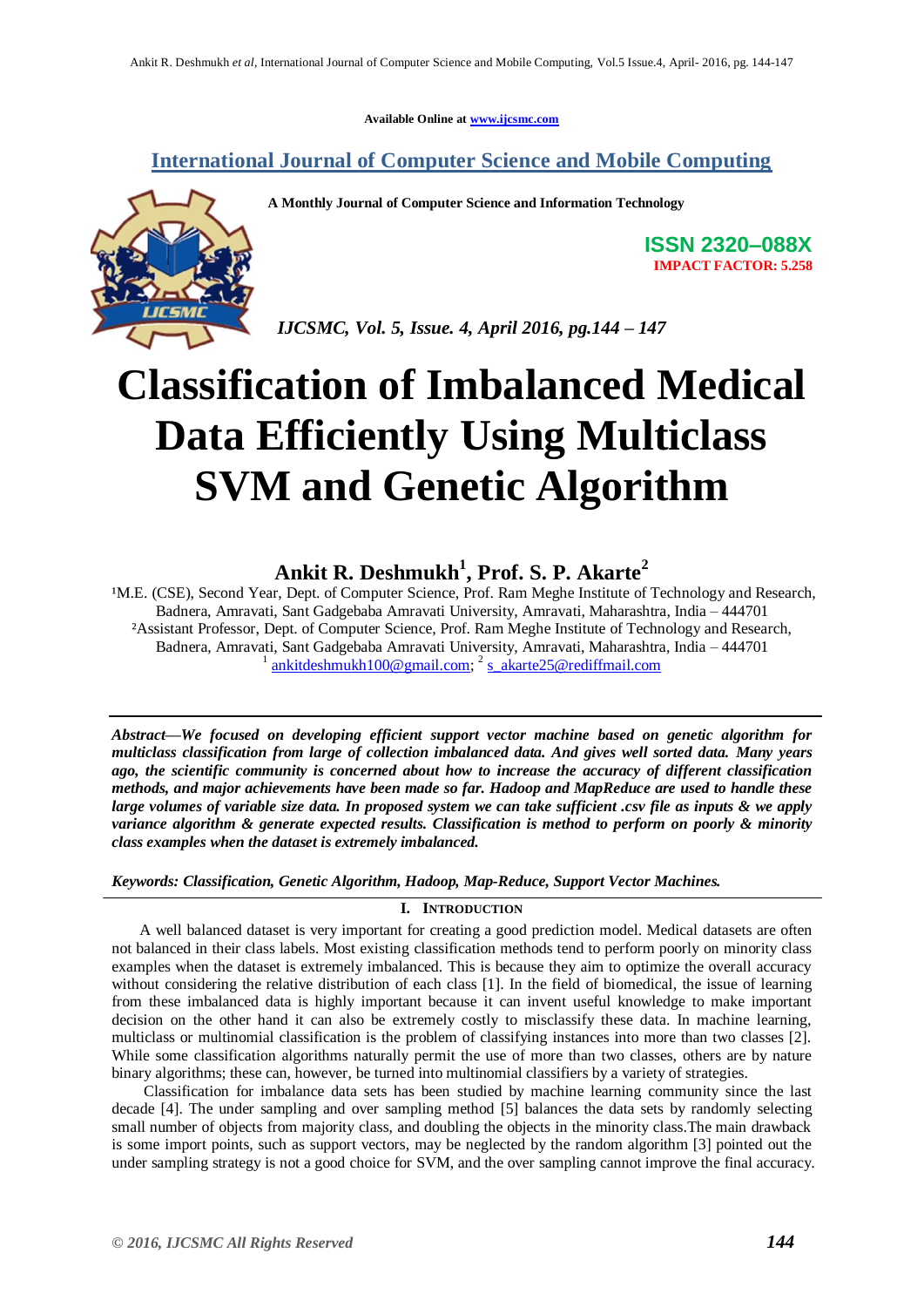#### **II. LITERATURE REVIEW**

Imbalanced data is a common and serious problem in many biomedical classification tasks. It creates lots of confusion on the training of classifiers and results in lower accuracy of minority classes prediction [6]. This is engendered due to the less availability or by limitations on data collection process such as high cost or privacy problems. The majority classes' overloads standard machine learning algorithms that it cannot bear the load and traditional classifiers making confusions between the decisions towards the majority class and try to optimize overall accuracy. To improve traditional methods or to develop new algorithms for solving the problem of class imbalance, many researches were done. Most of those studies are focused only on binary case or two classes. Only a few researches have been done for multiclass imbalance problem which are more common and complicated in structure in the real-world application.

#### **III.HADOOP OVERVIEW**

Hadoop is a distributed computing framework released by Apache Foundation, it is Google's open source implementation of the cloud computing model, and it can be efficient, reliable, scalable way to process data. Its core idea is to build on a large number of cheap and efficient cluster hardware devices, in the form of software processing to provide storage and computing environment for the huge amounts of data, and provide a unified standard interface, is a highly scalable distributed computing systems. Hadoop is a Map Reduce programming model and mass data. It has made a lot of simulation system in the cloud computing, such a calculation based on the concept of cloud modeling and simulation platform of COSIM-CSP system, a new mode of the networked manufacturing, private cloud framework for visual simulation, and the military training system.

#### **IV.HADOOP MAPREDUCE**

The term Hadoop [7] comprises a family of many related projects with the same infrastructure for distributed computing and large-scale data processing. It is better known for the Map Reduce algorithm, shown below, and its distributed file system HDFS, which runs on large clusters of commodity machines. Hadoop was created by Doug Cutting and has its origins in Apache Nuts, an open source web search engine. In January 2008 Hadoop was made a top-level project at Apache, attracting to itself a large active community, including Yahoo!, Facebook and The New York Times. At present, Hadoop is a solid and valid presence in the world of cloud computing. Map Reduce is a programming model whose origins lie in the old functional programming. It was adapted by Google as a system for building search indexes, distributed computing and database communities. It was written in C++ language and was made as a framework, in order to simply develop its applications. In Hadoop programs are mainly in Java language but it is also possible, through a mechanism called "streaming", to develop programs in any language that supports the standard I/O. Map Reduce is a batch query processor and the entire dataset is processed for each query. It is a linearly scalable programming model where users programs at least two functions: the "map" function and "reduction" functions. These functions process the data in terms of key/value pairs which are unaware of the size of the data or the cloud that they are operating on, so they can be used unchanged either for a small dataset or for a massive one.



Fig. 1 Mapping & Reduction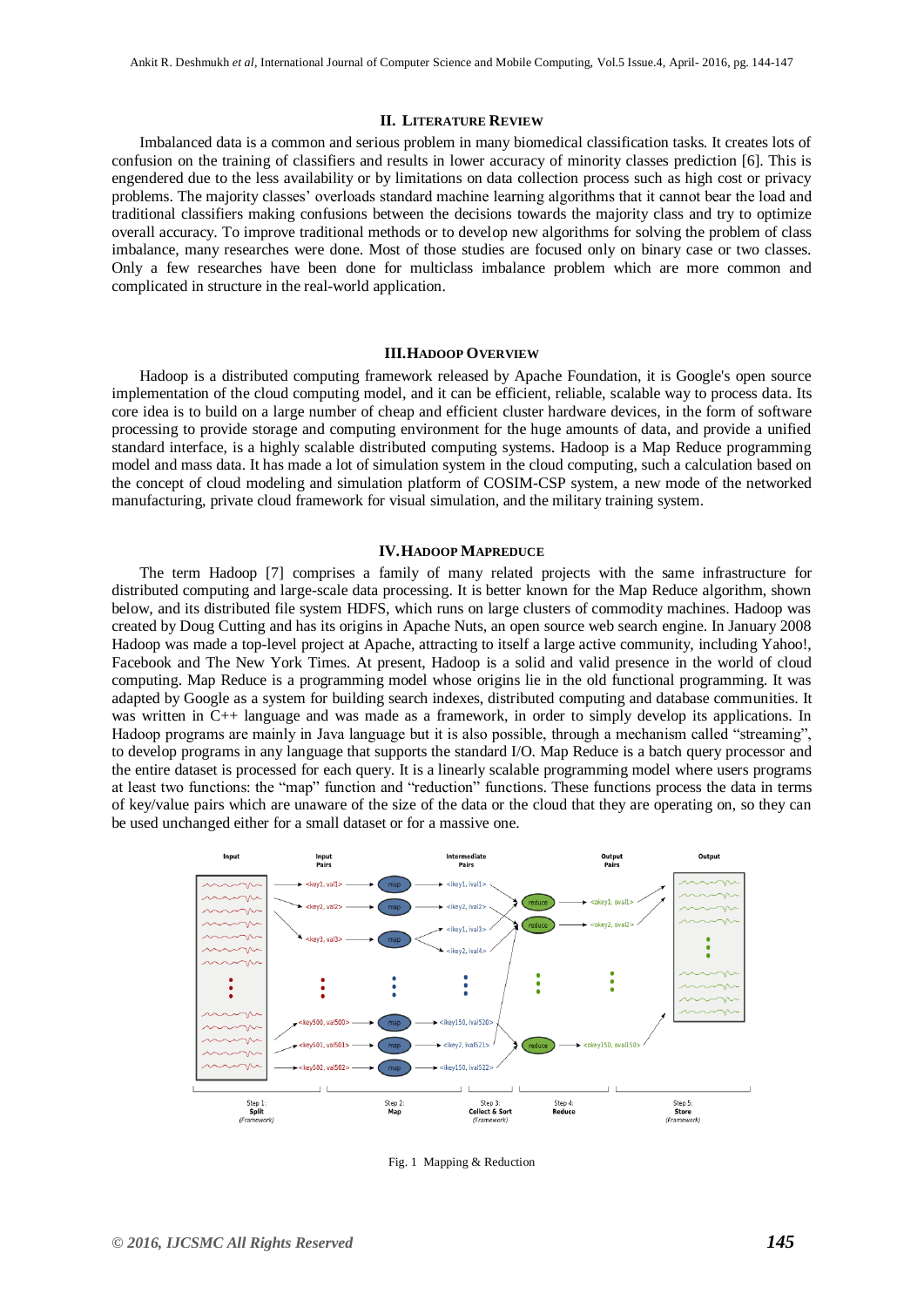#### **V. GENETIC ALGORITHM**

The Genetic Algorithm (GA) is an optimization and search technique based on the principles of genetics and natural selection. Generally GAs are not used to find patterns, but rather to guide the learning process of data mining algorithms such as neural nets. A GA allows a population composed of many individuals [8] (basically the candidates) to evolve under specified selection rules to a state that maximizes the fitness. GA is known as a subset of evolutionary algorithms that model biological processes which is influenced by the environmental factor to solve various numerical optimization problems. GA allows a population composed of many individuals or called chromosomes to evolve under specified rules to a state that maximizes the fitness or minimizes the cost functions. A genetic algorithm mainly composed of three operators: selection, crossover, and mutation. In selection, a good string (on the basis of fitness) is selected to breed a new generation; crossover combines good strings to generate better offspring; mutation alters a string locally to maintain genetic diversity from one generation of a population of chromosomes to the next. In each generation, the population is evaluated and tested for termination of the algorithm. If the termination criterion is not satisfied, the population is operated upon by the three GA operators and then re-evaluated. The GA cycle continues until the termination criterion is reached. In feature selection, Genetic Algorithm (GA) is used as a random selection algorithm, Capable of effectively exploring large search spaces[9].

A genetic algorithm (GA) is a search heuristic that mimics the process of natural selection. This heuristic (also sometimes called a metaheuristic) is routinely used to generate useful solutions to optimization and search problems [10].

#### **VI.SUPPORT VECTOR MACHINE**

#### *A. Title and Author Details*

Support Vector Machine (SVM) is inspired on statistical learning theory developed by Vapnik on 70's [13]. It achieves optimal classification in linear separable case. It is better than neural networks [14], decision trees [15] and Bayesian classifiers [16] in some applications. SVM offers a hyperplane that represents the largest separation (or margin) between two classes [11]. This kind of maximum-margin hyperplane may not exist because of class overlapping or mislabeled examples. The soft margins SVM by introducing slack variables can find a hyperplane that splits the examples as cleanly as possible. However, SVM requires balance data and it does not consider the classes' distribution. Support Vector Machine (SVM) is a classification technique based on statistical learning theory. It is based on the idea of a hyper plane classifier. The goal of SVM is to find a linear optimal hyper plane so that the margin of separation between the two classes is maximized [12].



Fig. 2 SVM Process